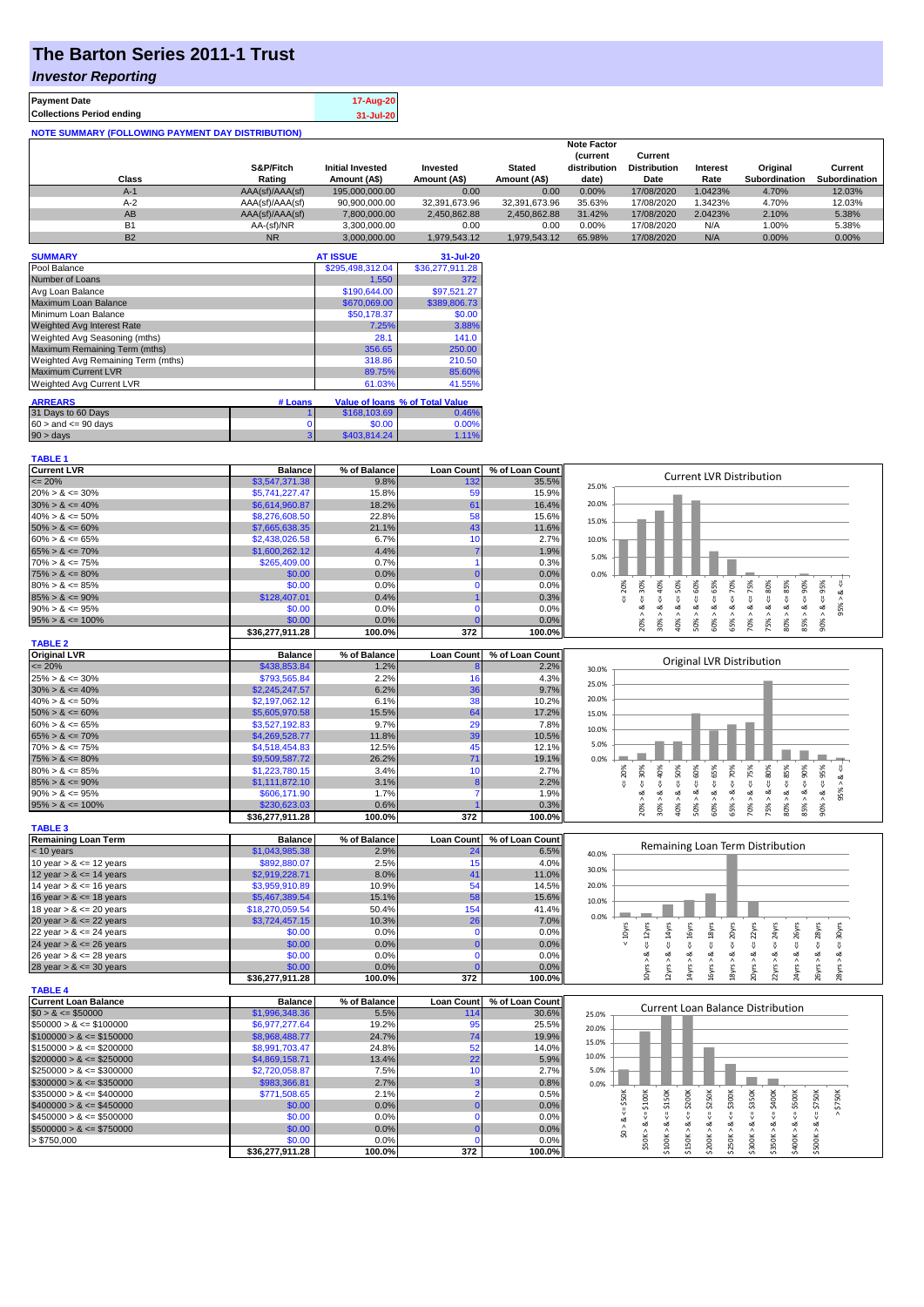## **The Barton Series 2011-1 Trust**

#### *Investor Reporting*

| 31-Jul-20<br><b>Balance</b><br>% of Balance<br><b>Loan Count</b><br>% of Loan Count<br>Loan Seasoning Distribution<br>\$0.00<br>14.0%<br>$= 6$ mths<br>0.0%<br>0.0%<br>$> 8 \le 12$ mth<br>\$0.00<br>0.0%<br>0.0%<br>$\Omega$<br>12.0%<br>\$0.00<br>0.0%<br>$12 > 8 \le 18$ mths<br>0.0%<br>0<br>10.0%<br>\$0.00<br>$18 > 8 \le 24$ mths<br>0.0%<br>$\Omega$<br>0.0%<br>8.0%<br>$2 > 8 \le 3$ years<br>\$0.00<br>0.0%<br>0.0%<br>u<br>6.0%<br>$3 > 8 \le 4$ years<br>\$0.00<br>0.0%<br>0.0%<br>$\Omega$<br>4.0%<br>$4 > 8 \le 5$ years<br>\$0.00<br>0.0%<br>0.0%<br>0<br>2.0%<br>$5 > 8 \le 6$ years<br>\$0.00<br>0.0%<br>0.0%<br>$\Omega$<br>0.0%<br>$6 > 8 \le 7$ years<br>\$0.00<br>0.0%<br>0.0%<br>O<br>$x = 6$ mths<br>$\leq 12$ mth<br>$12 > 8 \le 18$ mths<br>$\overline{\text{m}}$<br>$\leq$ = 3 years<br>$\leq$ = 4 years<br>$\le$ = 5 years<br>6 years<br>$\leq$ 7 years<br>$\leq$ 8 years<br>: 9 years<br><= 10 years<br>\$0.00<br>$7 > 8 \le 8$ years<br>0.0%<br>$\Omega$<br>0.0%<br>24<br>\$0.00<br>0.0%<br>0.0%<br>C<br>₩<br>V<br>₩<br>32<br>\$4,360,708.65<br>12.0%<br>8.6%<br>ಷ<br>ಷ<br>ಷ<br>ಷ<br>ಯ<br>ಷ<br>య<br>ಷ<br>త<br>ಷ<br>$\wedge$<br>$\hat{z}$<br>$\hat{3}$<br>$\hat{4}$<br>ς,<br>$\hat{6}$<br>$\hat{z}$<br>$\stackrel{\wedge}{\circ}$<br>\$31,917,202.63<br>88.0%<br>340<br>91.4%<br>$18 >$<br>$\hat{9}$<br>\$36,277,911.28<br>100.0%<br>372<br>100.0%<br><b>TABLE 6</b><br>Postcode Concentration (top 10 by value)<br><b>Balance</b><br>% of Balance<br><b>Loan Count</b><br>% of Loan Count<br>Geographic Distribution<br>5700<br>\$1,368,459.73<br>3.8%<br>4.3%<br>16<br>0.1%<br>2617<br>\$953,614.17<br>2.6%<br>5<br>1.3%<br>18.4%<br>\$863,471.40<br>2602<br>2.4%<br>1.6%<br>\$825,145.43<br>2.3%<br>5159<br>1.6%<br>6<br>\$823,582.90<br>2.3%<br>2605<br>1.3%<br>5.0%<br>\$801,482.00<br>2.2%<br>1.6%<br>6<br>\$774,134.35<br>2.1%<br>1.9%<br>53.9%<br>\$748,883.40<br>2.1%<br>1.9%<br>\$672,235.15<br>1.9%<br>1.6%<br>6<br>22.5%<br>\$643,321.55<br>1.8%<br>2.2%<br>Я<br><b>TABLE 7</b><br>$\blacksquare$ SA<br>ACT NSW WA Other<br>% of Loan Count<br><b>Balance</b><br>% of Balance<br><b>Loan Count</b><br>\$8,174,675.83<br>22.5%<br>19.1%<br>$7^{\circ}$<br>14<br>\$1,801,099.16<br>5.0%<br>3.8%<br>Metro / Non-Metro / Inner City Distribution<br>0.0%<br>\$0.00<br>0.0%<br>C<br>0.6%<br>0.0%<br>\$0.00<br>$\mathbf 0$<br>0.0%<br>Queensland<br>15.8%<br>\$19,560,544.82<br>53.9%<br>230<br>61.8%<br>\$0.00<br>Tasmania<br>0.0%<br>$\mathbf 0$<br>0.0%<br>0.1%<br>Victoria<br>\$51,198.42<br>0.5%<br>2<br>55<br>Western Australia<br>\$6,690,393.05<br>18.4%<br>14.8%<br>100.0%<br>372<br>100.0%<br>\$36,277,911.28<br><b>TABLE 8</b><br>Metro/Non-Metro/Inner-City<br><b>Balance</b><br>% of Balance<br><b>Loan Count</b><br>% of Loan Count<br>83.6%<br>Metro<br>\$30,322,836.67<br>83.6%<br>307<br>82.5%<br>Non-metro<br>\$5,734,501.38<br>15.8%<br>63<br>16.9%<br>\$220,573.23<br>0.6%<br>0.5%<br>■ Metro<br>Non-metro<br>Inner city<br>372<br>\$36,277,911.28<br>100.0%<br>100.0%<br><b>Balance</b><br>% of Balance<br><b>Loan Count</b><br>% of Loan Count<br>Occupancy Type Distribution<br>\$33,506,844.40<br><b>Residential House</b><br>92.4%<br>341<br>91.7%<br><b>Residential Unit</b><br>7.6%<br>31<br>\$2,771,066.88<br>8.3%<br>5.4%<br>Rural<br>0.0%<br>\$0.00<br>0.0%<br>O<br>Semi-Rural<br>\$0.00<br>0.0%<br>0.0%<br>$\Omega$<br>\$0.00<br>0.0%<br>0.0%<br><b>High Density</b><br>\$36,277,911.28<br>100.0%<br>372<br>100.0%<br><b>TABLE 10</b><br><b>Loan Count</b><br><b>Occupancy Type</b><br><b>Balance</b><br>% of Balance<br>% of Loan Count<br>Owner Occupied<br>\$34,305,107.02<br>94.6%<br>348<br>93.5%<br>\$1,972,804.26<br>5.4%<br>24<br>6.5%<br>\$36,277,911.28<br>100.0%<br>372<br>100.0%<br>94.6%<br>% of Balance<br><b>Loan Count</b><br>% of Loan Count<br><b>Balance</b><br>Owner Occupied<br>Investment<br>\$387,693.54<br>1.1%<br>1.6%<br>\$1,102,354.92<br>11<br>Pay-as-you-earn employee (casual)<br>3.0%<br>3.0%<br><b>LMI Provider Distribution</b><br>\$28,600,157.40<br>78.8%<br>280<br>Pay-as-you-earn employee (full time)<br>75.3%<br>\$2,636,678.65<br>33<br>Pay-as-you-earn employee (part time)<br>7.3%<br>8.9%<br>5.4%<br>\$1,469,624.54<br>Self employed<br>4.1%<br>14<br>3.8%<br>No data<br>\$2,081,402.23<br>5.7%<br>28<br>7.5%<br>\$36,277,911.28<br>100.0%<br>372<br>100.0%<br><b>Balance</b><br>% of Balance<br><b>Loan Count</b><br>% of Loan Count<br>94.6%<br>96.5%<br>\$34,314,403.23<br>359<br>\$1,963,508.05<br>5.4%<br>13<br>3.5%<br>100.0%<br>372<br>100.0%<br>\$36,277,911.28<br><b>TABLE 13</b><br>94.6%<br><b>Arrears</b><br><b>Balance</b><br>% of Balance<br><b>Loan Count</b><br>% of Loan Count<br>$\blacksquare$ QBE<br>Genworth<br><= 0 days<br>\$34,689,787.48<br>95.6%<br>96.8%<br><b>360</b><br>$0 >$ and $\leq$ 30 days<br>\$1,016,205.87<br>2.8%<br>2.2%<br>۶<br>$30 >$ and $\leq 60$ days<br>\$168,103.69<br>0.5%<br>0.3%<br>Interest Rate Type Distribution<br>$60 >$ and $\leq 90$ days<br>\$0.00<br>0.0%<br>0.0%<br>$\Omega$<br>9.2%<br>90 > days<br>\$403,814.24<br>1.1%<br>0.8%<br>\$36,277,911.28<br>100.0%<br>372<br>100.0%<br>% of Balance<br><b>Balance</b><br><b>Loan Count</b><br>% of Loan Count<br>\$32,933,441.05<br>343<br>92.2%<br>90.8%<br>\$3,344,470.23<br>9.2%<br>29<br>7.8%<br>372<br>\$36,277,911.28<br>100.0%<br>100.0%<br>90.8%<br>ble Fixed<br><b>Loan Count</b><br><b>Balance</b><br><b>■ Variable</b><br>3.86%<br><b>Fixed Interest Rate</b><br>29 | <b>Payment Date</b>                 | 17-Aug-20 |  |  |
|---------------------------------------------------------------------------------------------------------------------------------------------------------------------------------------------------------------------------------------------------------------------------------------------------------------------------------------------------------------------------------------------------------------------------------------------------------------------------------------------------------------------------------------------------------------------------------------------------------------------------------------------------------------------------------------------------------------------------------------------------------------------------------------------------------------------------------------------------------------------------------------------------------------------------------------------------------------------------------------------------------------------------------------------------------------------------------------------------------------------------------------------------------------------------------------------------------------------------------------------------------------------------------------------------------------------------------------------------------------------------------------------------------------------------------------------------------------------------------------------------------------------------------------------------------------------------------------------------------------------------------------------------------------------------------------------------------------------------------------------------------------------------------------------------------------------------------------------------------------------------------------------------------------------------------------------------------------------------------------------------------------------------------------------------------------------------------------------------------------------------------------------------------------------------------------------------------------------------------------------------------------------------------------------------------------------------------------------------------------------------------------------------------------------------------------------------------------------------------------------------------------------------------------------------------------------------------------------------------------------------------------------------------------------------------------------------------------------------------------------------------------------------------------------------------------------------------------------------------------------------------------------------------------------------------------------------------------------------------------------------------------------------------------------------------------------------------------------------------------------------------------------------------------------------------------------------------------------------------------------------------------------------------------------------------------------------------------------------------------------------------------------------------------------------------------------------------------------------------------------------------------------------------------------------------------------------------------------------------------------------------------------------------------------------------------------------------------------------------------------------------------------------------------------------------------------------------------------------------------------------------------------------------------------------------------------------------------------------------------------------------------------------------------------------------------------------------------------------------------------------------------------------------------------------------------------------------------------------------------------------------------------------------------------------------------------------------------------------------------------------------------------------------------------------------------------------------------------------------------------------------------------------------------------------------------------------------------------------------------------------------------------------------------------------------------------------------------------------------------------------------------------------------------------------------------------------------------------------------------------------------------------------------------------------------------------------------------------------------------------------------------------------------------------------------------------------------------------------------------------------------------------------------------------------------------------------------------------------------------------------------------------------------------------------------------------------------------------------------------------------------------------------------------------------------------------------------------------------------------------------|-------------------------------------|-----------|--|--|
|                                                                                                                                                                                                                                                                                                                                                                                                                                                                                                                                                                                                                                                                                                                                                                                                                                                                                                                                                                                                                                                                                                                                                                                                                                                                                                                                                                                                                                                                                                                                                                                                                                                                                                                                                                                                                                                                                                                                                                                                                                                                                                                                                                                                                                                                                                                                                                                                                                                                                                                                                                                                                                                                                                                                                                                                                                                                                                                                                                                                                                                                                                                                                                                                                                                                                                                                                                                                                                                                                                                                                                                                                                                                                                                                                                                                                                                                                                                                                                                                                                                                                                                                                                                                                                                                                                                                                                                                                                                                                                                                                                                                                                                                                                                                                                                                                                                                                                                                                                                                                                                                                                                                                                                                                                                                                                                                                                                                                                                                                                   | <b>Collections Period ending</b>    |           |  |  |
|                                                                                                                                                                                                                                                                                                                                                                                                                                                                                                                                                                                                                                                                                                                                                                                                                                                                                                                                                                                                                                                                                                                                                                                                                                                                                                                                                                                                                                                                                                                                                                                                                                                                                                                                                                                                                                                                                                                                                                                                                                                                                                                                                                                                                                                                                                                                                                                                                                                                                                                                                                                                                                                                                                                                                                                                                                                                                                                                                                                                                                                                                                                                                                                                                                                                                                                                                                                                                                                                                                                                                                                                                                                                                                                                                                                                                                                                                                                                                                                                                                                                                                                                                                                                                                                                                                                                                                                                                                                                                                                                                                                                                                                                                                                                                                                                                                                                                                                                                                                                                                                                                                                                                                                                                                                                                                                                                                                                                                                                                                   | <b>TABLE 5</b>                      |           |  |  |
|                                                                                                                                                                                                                                                                                                                                                                                                                                                                                                                                                                                                                                                                                                                                                                                                                                                                                                                                                                                                                                                                                                                                                                                                                                                                                                                                                                                                                                                                                                                                                                                                                                                                                                                                                                                                                                                                                                                                                                                                                                                                                                                                                                                                                                                                                                                                                                                                                                                                                                                                                                                                                                                                                                                                                                                                                                                                                                                                                                                                                                                                                                                                                                                                                                                                                                                                                                                                                                                                                                                                                                                                                                                                                                                                                                                                                                                                                                                                                                                                                                                                                                                                                                                                                                                                                                                                                                                                                                                                                                                                                                                                                                                                                                                                                                                                                                                                                                                                                                                                                                                                                                                                                                                                                                                                                                                                                                                                                                                                                                   | <b>Loan Seasoning</b>               |           |  |  |
|                                                                                                                                                                                                                                                                                                                                                                                                                                                                                                                                                                                                                                                                                                                                                                                                                                                                                                                                                                                                                                                                                                                                                                                                                                                                                                                                                                                                                                                                                                                                                                                                                                                                                                                                                                                                                                                                                                                                                                                                                                                                                                                                                                                                                                                                                                                                                                                                                                                                                                                                                                                                                                                                                                                                                                                                                                                                                                                                                                                                                                                                                                                                                                                                                                                                                                                                                                                                                                                                                                                                                                                                                                                                                                                                                                                                                                                                                                                                                                                                                                                                                                                                                                                                                                                                                                                                                                                                                                                                                                                                                                                                                                                                                                                                                                                                                                                                                                                                                                                                                                                                                                                                                                                                                                                                                                                                                                                                                                                                                                   |                                     |           |  |  |
|                                                                                                                                                                                                                                                                                                                                                                                                                                                                                                                                                                                                                                                                                                                                                                                                                                                                                                                                                                                                                                                                                                                                                                                                                                                                                                                                                                                                                                                                                                                                                                                                                                                                                                                                                                                                                                                                                                                                                                                                                                                                                                                                                                                                                                                                                                                                                                                                                                                                                                                                                                                                                                                                                                                                                                                                                                                                                                                                                                                                                                                                                                                                                                                                                                                                                                                                                                                                                                                                                                                                                                                                                                                                                                                                                                                                                                                                                                                                                                                                                                                                                                                                                                                                                                                                                                                                                                                                                                                                                                                                                                                                                                                                                                                                                                                                                                                                                                                                                                                                                                                                                                                                                                                                                                                                                                                                                                                                                                                                                                   |                                     |           |  |  |
|                                                                                                                                                                                                                                                                                                                                                                                                                                                                                                                                                                                                                                                                                                                                                                                                                                                                                                                                                                                                                                                                                                                                                                                                                                                                                                                                                                                                                                                                                                                                                                                                                                                                                                                                                                                                                                                                                                                                                                                                                                                                                                                                                                                                                                                                                                                                                                                                                                                                                                                                                                                                                                                                                                                                                                                                                                                                                                                                                                                                                                                                                                                                                                                                                                                                                                                                                                                                                                                                                                                                                                                                                                                                                                                                                                                                                                                                                                                                                                                                                                                                                                                                                                                                                                                                                                                                                                                                                                                                                                                                                                                                                                                                                                                                                                                                                                                                                                                                                                                                                                                                                                                                                                                                                                                                                                                                                                                                                                                                                                   |                                     |           |  |  |
|                                                                                                                                                                                                                                                                                                                                                                                                                                                                                                                                                                                                                                                                                                                                                                                                                                                                                                                                                                                                                                                                                                                                                                                                                                                                                                                                                                                                                                                                                                                                                                                                                                                                                                                                                                                                                                                                                                                                                                                                                                                                                                                                                                                                                                                                                                                                                                                                                                                                                                                                                                                                                                                                                                                                                                                                                                                                                                                                                                                                                                                                                                                                                                                                                                                                                                                                                                                                                                                                                                                                                                                                                                                                                                                                                                                                                                                                                                                                                                                                                                                                                                                                                                                                                                                                                                                                                                                                                                                                                                                                                                                                                                                                                                                                                                                                                                                                                                                                                                                                                                                                                                                                                                                                                                                                                                                                                                                                                                                                                                   |                                     |           |  |  |
|                                                                                                                                                                                                                                                                                                                                                                                                                                                                                                                                                                                                                                                                                                                                                                                                                                                                                                                                                                                                                                                                                                                                                                                                                                                                                                                                                                                                                                                                                                                                                                                                                                                                                                                                                                                                                                                                                                                                                                                                                                                                                                                                                                                                                                                                                                                                                                                                                                                                                                                                                                                                                                                                                                                                                                                                                                                                                                                                                                                                                                                                                                                                                                                                                                                                                                                                                                                                                                                                                                                                                                                                                                                                                                                                                                                                                                                                                                                                                                                                                                                                                                                                                                                                                                                                                                                                                                                                                                                                                                                                                                                                                                                                                                                                                                                                                                                                                                                                                                                                                                                                                                                                                                                                                                                                                                                                                                                                                                                                                                   |                                     |           |  |  |
|                                                                                                                                                                                                                                                                                                                                                                                                                                                                                                                                                                                                                                                                                                                                                                                                                                                                                                                                                                                                                                                                                                                                                                                                                                                                                                                                                                                                                                                                                                                                                                                                                                                                                                                                                                                                                                                                                                                                                                                                                                                                                                                                                                                                                                                                                                                                                                                                                                                                                                                                                                                                                                                                                                                                                                                                                                                                                                                                                                                                                                                                                                                                                                                                                                                                                                                                                                                                                                                                                                                                                                                                                                                                                                                                                                                                                                                                                                                                                                                                                                                                                                                                                                                                                                                                                                                                                                                                                                                                                                                                                                                                                                                                                                                                                                                                                                                                                                                                                                                                                                                                                                                                                                                                                                                                                                                                                                                                                                                                                                   |                                     |           |  |  |
|                                                                                                                                                                                                                                                                                                                                                                                                                                                                                                                                                                                                                                                                                                                                                                                                                                                                                                                                                                                                                                                                                                                                                                                                                                                                                                                                                                                                                                                                                                                                                                                                                                                                                                                                                                                                                                                                                                                                                                                                                                                                                                                                                                                                                                                                                                                                                                                                                                                                                                                                                                                                                                                                                                                                                                                                                                                                                                                                                                                                                                                                                                                                                                                                                                                                                                                                                                                                                                                                                                                                                                                                                                                                                                                                                                                                                                                                                                                                                                                                                                                                                                                                                                                                                                                                                                                                                                                                                                                                                                                                                                                                                                                                                                                                                                                                                                                                                                                                                                                                                                                                                                                                                                                                                                                                                                                                                                                                                                                                                                   |                                     |           |  |  |
|                                                                                                                                                                                                                                                                                                                                                                                                                                                                                                                                                                                                                                                                                                                                                                                                                                                                                                                                                                                                                                                                                                                                                                                                                                                                                                                                                                                                                                                                                                                                                                                                                                                                                                                                                                                                                                                                                                                                                                                                                                                                                                                                                                                                                                                                                                                                                                                                                                                                                                                                                                                                                                                                                                                                                                                                                                                                                                                                                                                                                                                                                                                                                                                                                                                                                                                                                                                                                                                                                                                                                                                                                                                                                                                                                                                                                                                                                                                                                                                                                                                                                                                                                                                                                                                                                                                                                                                                                                                                                                                                                                                                                                                                                                                                                                                                                                                                                                                                                                                                                                                                                                                                                                                                                                                                                                                                                                                                                                                                                                   |                                     |           |  |  |
|                                                                                                                                                                                                                                                                                                                                                                                                                                                                                                                                                                                                                                                                                                                                                                                                                                                                                                                                                                                                                                                                                                                                                                                                                                                                                                                                                                                                                                                                                                                                                                                                                                                                                                                                                                                                                                                                                                                                                                                                                                                                                                                                                                                                                                                                                                                                                                                                                                                                                                                                                                                                                                                                                                                                                                                                                                                                                                                                                                                                                                                                                                                                                                                                                                                                                                                                                                                                                                                                                                                                                                                                                                                                                                                                                                                                                                                                                                                                                                                                                                                                                                                                                                                                                                                                                                                                                                                                                                                                                                                                                                                                                                                                                                                                                                                                                                                                                                                                                                                                                                                                                                                                                                                                                                                                                                                                                                                                                                                                                                   |                                     |           |  |  |
|                                                                                                                                                                                                                                                                                                                                                                                                                                                                                                                                                                                                                                                                                                                                                                                                                                                                                                                                                                                                                                                                                                                                                                                                                                                                                                                                                                                                                                                                                                                                                                                                                                                                                                                                                                                                                                                                                                                                                                                                                                                                                                                                                                                                                                                                                                                                                                                                                                                                                                                                                                                                                                                                                                                                                                                                                                                                                                                                                                                                                                                                                                                                                                                                                                                                                                                                                                                                                                                                                                                                                                                                                                                                                                                                                                                                                                                                                                                                                                                                                                                                                                                                                                                                                                                                                                                                                                                                                                                                                                                                                                                                                                                                                                                                                                                                                                                                                                                                                                                                                                                                                                                                                                                                                                                                                                                                                                                                                                                                                                   | $8 > 8 \le 9$ years                 |           |  |  |
|                                                                                                                                                                                                                                                                                                                                                                                                                                                                                                                                                                                                                                                                                                                                                                                                                                                                                                                                                                                                                                                                                                                                                                                                                                                                                                                                                                                                                                                                                                                                                                                                                                                                                                                                                                                                                                                                                                                                                                                                                                                                                                                                                                                                                                                                                                                                                                                                                                                                                                                                                                                                                                                                                                                                                                                                                                                                                                                                                                                                                                                                                                                                                                                                                                                                                                                                                                                                                                                                                                                                                                                                                                                                                                                                                                                                                                                                                                                                                                                                                                                                                                                                                                                                                                                                                                                                                                                                                                                                                                                                                                                                                                                                                                                                                                                                                                                                                                                                                                                                                                                                                                                                                                                                                                                                                                                                                                                                                                                                                                   | $9 > 8 \le 10$ years                |           |  |  |
|                                                                                                                                                                                                                                                                                                                                                                                                                                                                                                                                                                                                                                                                                                                                                                                                                                                                                                                                                                                                                                                                                                                                                                                                                                                                                                                                                                                                                                                                                                                                                                                                                                                                                                                                                                                                                                                                                                                                                                                                                                                                                                                                                                                                                                                                                                                                                                                                                                                                                                                                                                                                                                                                                                                                                                                                                                                                                                                                                                                                                                                                                                                                                                                                                                                                                                                                                                                                                                                                                                                                                                                                                                                                                                                                                                                                                                                                                                                                                                                                                                                                                                                                                                                                                                                                                                                                                                                                                                                                                                                                                                                                                                                                                                                                                                                                                                                                                                                                                                                                                                                                                                                                                                                                                                                                                                                                                                                                                                                                                                   | > 10 years                          |           |  |  |
|                                                                                                                                                                                                                                                                                                                                                                                                                                                                                                                                                                                                                                                                                                                                                                                                                                                                                                                                                                                                                                                                                                                                                                                                                                                                                                                                                                                                                                                                                                                                                                                                                                                                                                                                                                                                                                                                                                                                                                                                                                                                                                                                                                                                                                                                                                                                                                                                                                                                                                                                                                                                                                                                                                                                                                                                                                                                                                                                                                                                                                                                                                                                                                                                                                                                                                                                                                                                                                                                                                                                                                                                                                                                                                                                                                                                                                                                                                                                                                                                                                                                                                                                                                                                                                                                                                                                                                                                                                                                                                                                                                                                                                                                                                                                                                                                                                                                                                                                                                                                                                                                                                                                                                                                                                                                                                                                                                                                                                                                                                   |                                     |           |  |  |
|                                                                                                                                                                                                                                                                                                                                                                                                                                                                                                                                                                                                                                                                                                                                                                                                                                                                                                                                                                                                                                                                                                                                                                                                                                                                                                                                                                                                                                                                                                                                                                                                                                                                                                                                                                                                                                                                                                                                                                                                                                                                                                                                                                                                                                                                                                                                                                                                                                                                                                                                                                                                                                                                                                                                                                                                                                                                                                                                                                                                                                                                                                                                                                                                                                                                                                                                                                                                                                                                                                                                                                                                                                                                                                                                                                                                                                                                                                                                                                                                                                                                                                                                                                                                                                                                                                                                                                                                                                                                                                                                                                                                                                                                                                                                                                                                                                                                                                                                                                                                                                                                                                                                                                                                                                                                                                                                                                                                                                                                                                   |                                     |           |  |  |
|                                                                                                                                                                                                                                                                                                                                                                                                                                                                                                                                                                                                                                                                                                                                                                                                                                                                                                                                                                                                                                                                                                                                                                                                                                                                                                                                                                                                                                                                                                                                                                                                                                                                                                                                                                                                                                                                                                                                                                                                                                                                                                                                                                                                                                                                                                                                                                                                                                                                                                                                                                                                                                                                                                                                                                                                                                                                                                                                                                                                                                                                                                                                                                                                                                                                                                                                                                                                                                                                                                                                                                                                                                                                                                                                                                                                                                                                                                                                                                                                                                                                                                                                                                                                                                                                                                                                                                                                                                                                                                                                                                                                                                                                                                                                                                                                                                                                                                                                                                                                                                                                                                                                                                                                                                                                                                                                                                                                                                                                                                   |                                     |           |  |  |
|                                                                                                                                                                                                                                                                                                                                                                                                                                                                                                                                                                                                                                                                                                                                                                                                                                                                                                                                                                                                                                                                                                                                                                                                                                                                                                                                                                                                                                                                                                                                                                                                                                                                                                                                                                                                                                                                                                                                                                                                                                                                                                                                                                                                                                                                                                                                                                                                                                                                                                                                                                                                                                                                                                                                                                                                                                                                                                                                                                                                                                                                                                                                                                                                                                                                                                                                                                                                                                                                                                                                                                                                                                                                                                                                                                                                                                                                                                                                                                                                                                                                                                                                                                                                                                                                                                                                                                                                                                                                                                                                                                                                                                                                                                                                                                                                                                                                                                                                                                                                                                                                                                                                                                                                                                                                                                                                                                                                                                                                                                   |                                     |           |  |  |
|                                                                                                                                                                                                                                                                                                                                                                                                                                                                                                                                                                                                                                                                                                                                                                                                                                                                                                                                                                                                                                                                                                                                                                                                                                                                                                                                                                                                                                                                                                                                                                                                                                                                                                                                                                                                                                                                                                                                                                                                                                                                                                                                                                                                                                                                                                                                                                                                                                                                                                                                                                                                                                                                                                                                                                                                                                                                                                                                                                                                                                                                                                                                                                                                                                                                                                                                                                                                                                                                                                                                                                                                                                                                                                                                                                                                                                                                                                                                                                                                                                                                                                                                                                                                                                                                                                                                                                                                                                                                                                                                                                                                                                                                                                                                                                                                                                                                                                                                                                                                                                                                                                                                                                                                                                                                                                                                                                                                                                                                                                   |                                     |           |  |  |
|                                                                                                                                                                                                                                                                                                                                                                                                                                                                                                                                                                                                                                                                                                                                                                                                                                                                                                                                                                                                                                                                                                                                                                                                                                                                                                                                                                                                                                                                                                                                                                                                                                                                                                                                                                                                                                                                                                                                                                                                                                                                                                                                                                                                                                                                                                                                                                                                                                                                                                                                                                                                                                                                                                                                                                                                                                                                                                                                                                                                                                                                                                                                                                                                                                                                                                                                                                                                                                                                                                                                                                                                                                                                                                                                                                                                                                                                                                                                                                                                                                                                                                                                                                                                                                                                                                                                                                                                                                                                                                                                                                                                                                                                                                                                                                                                                                                                                                                                                                                                                                                                                                                                                                                                                                                                                                                                                                                                                                                                                                   |                                     |           |  |  |
|                                                                                                                                                                                                                                                                                                                                                                                                                                                                                                                                                                                                                                                                                                                                                                                                                                                                                                                                                                                                                                                                                                                                                                                                                                                                                                                                                                                                                                                                                                                                                                                                                                                                                                                                                                                                                                                                                                                                                                                                                                                                                                                                                                                                                                                                                                                                                                                                                                                                                                                                                                                                                                                                                                                                                                                                                                                                                                                                                                                                                                                                                                                                                                                                                                                                                                                                                                                                                                                                                                                                                                                                                                                                                                                                                                                                                                                                                                                                                                                                                                                                                                                                                                                                                                                                                                                                                                                                                                                                                                                                                                                                                                                                                                                                                                                                                                                                                                                                                                                                                                                                                                                                                                                                                                                                                                                                                                                                                                                                                                   |                                     |           |  |  |
|                                                                                                                                                                                                                                                                                                                                                                                                                                                                                                                                                                                                                                                                                                                                                                                                                                                                                                                                                                                                                                                                                                                                                                                                                                                                                                                                                                                                                                                                                                                                                                                                                                                                                                                                                                                                                                                                                                                                                                                                                                                                                                                                                                                                                                                                                                                                                                                                                                                                                                                                                                                                                                                                                                                                                                                                                                                                                                                                                                                                                                                                                                                                                                                                                                                                                                                                                                                                                                                                                                                                                                                                                                                                                                                                                                                                                                                                                                                                                                                                                                                                                                                                                                                                                                                                                                                                                                                                                                                                                                                                                                                                                                                                                                                                                                                                                                                                                                                                                                                                                                                                                                                                                                                                                                                                                                                                                                                                                                                                                                   | 2620                                |           |  |  |
|                                                                                                                                                                                                                                                                                                                                                                                                                                                                                                                                                                                                                                                                                                                                                                                                                                                                                                                                                                                                                                                                                                                                                                                                                                                                                                                                                                                                                                                                                                                                                                                                                                                                                                                                                                                                                                                                                                                                                                                                                                                                                                                                                                                                                                                                                                                                                                                                                                                                                                                                                                                                                                                                                                                                                                                                                                                                                                                                                                                                                                                                                                                                                                                                                                                                                                                                                                                                                                                                                                                                                                                                                                                                                                                                                                                                                                                                                                                                                                                                                                                                                                                                                                                                                                                                                                                                                                                                                                                                                                                                                                                                                                                                                                                                                                                                                                                                                                                                                                                                                                                                                                                                                                                                                                                                                                                                                                                                                                                                                                   | 5108                                |           |  |  |
|                                                                                                                                                                                                                                                                                                                                                                                                                                                                                                                                                                                                                                                                                                                                                                                                                                                                                                                                                                                                                                                                                                                                                                                                                                                                                                                                                                                                                                                                                                                                                                                                                                                                                                                                                                                                                                                                                                                                                                                                                                                                                                                                                                                                                                                                                                                                                                                                                                                                                                                                                                                                                                                                                                                                                                                                                                                                                                                                                                                                                                                                                                                                                                                                                                                                                                                                                                                                                                                                                                                                                                                                                                                                                                                                                                                                                                                                                                                                                                                                                                                                                                                                                                                                                                                                                                                                                                                                                                                                                                                                                                                                                                                                                                                                                                                                                                                                                                                                                                                                                                                                                                                                                                                                                                                                                                                                                                                                                                                                                                   | 5162                                |           |  |  |
|                                                                                                                                                                                                                                                                                                                                                                                                                                                                                                                                                                                                                                                                                                                                                                                                                                                                                                                                                                                                                                                                                                                                                                                                                                                                                                                                                                                                                                                                                                                                                                                                                                                                                                                                                                                                                                                                                                                                                                                                                                                                                                                                                                                                                                                                                                                                                                                                                                                                                                                                                                                                                                                                                                                                                                                                                                                                                                                                                                                                                                                                                                                                                                                                                                                                                                                                                                                                                                                                                                                                                                                                                                                                                                                                                                                                                                                                                                                                                                                                                                                                                                                                                                                                                                                                                                                                                                                                                                                                                                                                                                                                                                                                                                                                                                                                                                                                                                                                                                                                                                                                                                                                                                                                                                                                                                                                                                                                                                                                                                   | 6210                                |           |  |  |
|                                                                                                                                                                                                                                                                                                                                                                                                                                                                                                                                                                                                                                                                                                                                                                                                                                                                                                                                                                                                                                                                                                                                                                                                                                                                                                                                                                                                                                                                                                                                                                                                                                                                                                                                                                                                                                                                                                                                                                                                                                                                                                                                                                                                                                                                                                                                                                                                                                                                                                                                                                                                                                                                                                                                                                                                                                                                                                                                                                                                                                                                                                                                                                                                                                                                                                                                                                                                                                                                                                                                                                                                                                                                                                                                                                                                                                                                                                                                                                                                                                                                                                                                                                                                                                                                                                                                                                                                                                                                                                                                                                                                                                                                                                                                                                                                                                                                                                                                                                                                                                                                                                                                                                                                                                                                                                                                                                                                                                                                                                   | 2906                                |           |  |  |
|                                                                                                                                                                                                                                                                                                                                                                                                                                                                                                                                                                                                                                                                                                                                                                                                                                                                                                                                                                                                                                                                                                                                                                                                                                                                                                                                                                                                                                                                                                                                                                                                                                                                                                                                                                                                                                                                                                                                                                                                                                                                                                                                                                                                                                                                                                                                                                                                                                                                                                                                                                                                                                                                                                                                                                                                                                                                                                                                                                                                                                                                                                                                                                                                                                                                                                                                                                                                                                                                                                                                                                                                                                                                                                                                                                                                                                                                                                                                                                                                                                                                                                                                                                                                                                                                                                                                                                                                                                                                                                                                                                                                                                                                                                                                                                                                                                                                                                                                                                                                                                                                                                                                                                                                                                                                                                                                                                                                                                                                                                   |                                     |           |  |  |
|                                                                                                                                                                                                                                                                                                                                                                                                                                                                                                                                                                                                                                                                                                                                                                                                                                                                                                                                                                                                                                                                                                                                                                                                                                                                                                                                                                                                                                                                                                                                                                                                                                                                                                                                                                                                                                                                                                                                                                                                                                                                                                                                                                                                                                                                                                                                                                                                                                                                                                                                                                                                                                                                                                                                                                                                                                                                                                                                                                                                                                                                                                                                                                                                                                                                                                                                                                                                                                                                                                                                                                                                                                                                                                                                                                                                                                                                                                                                                                                                                                                                                                                                                                                                                                                                                                                                                                                                                                                                                                                                                                                                                                                                                                                                                                                                                                                                                                                                                                                                                                                                                                                                                                                                                                                                                                                                                                                                                                                                                                   | <b>Geographic Distribution</b>      |           |  |  |
|                                                                                                                                                                                                                                                                                                                                                                                                                                                                                                                                                                                                                                                                                                                                                                                                                                                                                                                                                                                                                                                                                                                                                                                                                                                                                                                                                                                                                                                                                                                                                                                                                                                                                                                                                                                                                                                                                                                                                                                                                                                                                                                                                                                                                                                                                                                                                                                                                                                                                                                                                                                                                                                                                                                                                                                                                                                                                                                                                                                                                                                                                                                                                                                                                                                                                                                                                                                                                                                                                                                                                                                                                                                                                                                                                                                                                                                                                                                                                                                                                                                                                                                                                                                                                                                                                                                                                                                                                                                                                                                                                                                                                                                                                                                                                                                                                                                                                                                                                                                                                                                                                                                                                                                                                                                                                                                                                                                                                                                                                                   | <b>Australian Capital Territory</b> |           |  |  |
|                                                                                                                                                                                                                                                                                                                                                                                                                                                                                                                                                                                                                                                                                                                                                                                                                                                                                                                                                                                                                                                                                                                                                                                                                                                                                                                                                                                                                                                                                                                                                                                                                                                                                                                                                                                                                                                                                                                                                                                                                                                                                                                                                                                                                                                                                                                                                                                                                                                                                                                                                                                                                                                                                                                                                                                                                                                                                                                                                                                                                                                                                                                                                                                                                                                                                                                                                                                                                                                                                                                                                                                                                                                                                                                                                                                                                                                                                                                                                                                                                                                                                                                                                                                                                                                                                                                                                                                                                                                                                                                                                                                                                                                                                                                                                                                                                                                                                                                                                                                                                                                                                                                                                                                                                                                                                                                                                                                                                                                                                                   | <b>New South Wales</b>              |           |  |  |
|                                                                                                                                                                                                                                                                                                                                                                                                                                                                                                                                                                                                                                                                                                                                                                                                                                                                                                                                                                                                                                                                                                                                                                                                                                                                                                                                                                                                                                                                                                                                                                                                                                                                                                                                                                                                                                                                                                                                                                                                                                                                                                                                                                                                                                                                                                                                                                                                                                                                                                                                                                                                                                                                                                                                                                                                                                                                                                                                                                                                                                                                                                                                                                                                                                                                                                                                                                                                                                                                                                                                                                                                                                                                                                                                                                                                                                                                                                                                                                                                                                                                                                                                                                                                                                                                                                                                                                                                                                                                                                                                                                                                                                                                                                                                                                                                                                                                                                                                                                                                                                                                                                                                                                                                                                                                                                                                                                                                                                                                                                   | Northern Territory                  |           |  |  |
|                                                                                                                                                                                                                                                                                                                                                                                                                                                                                                                                                                                                                                                                                                                                                                                                                                                                                                                                                                                                                                                                                                                                                                                                                                                                                                                                                                                                                                                                                                                                                                                                                                                                                                                                                                                                                                                                                                                                                                                                                                                                                                                                                                                                                                                                                                                                                                                                                                                                                                                                                                                                                                                                                                                                                                                                                                                                                                                                                                                                                                                                                                                                                                                                                                                                                                                                                                                                                                                                                                                                                                                                                                                                                                                                                                                                                                                                                                                                                                                                                                                                                                                                                                                                                                                                                                                                                                                                                                                                                                                                                                                                                                                                                                                                                                                                                                                                                                                                                                                                                                                                                                                                                                                                                                                                                                                                                                                                                                                                                                   |                                     |           |  |  |
|                                                                                                                                                                                                                                                                                                                                                                                                                                                                                                                                                                                                                                                                                                                                                                                                                                                                                                                                                                                                                                                                                                                                                                                                                                                                                                                                                                                                                                                                                                                                                                                                                                                                                                                                                                                                                                                                                                                                                                                                                                                                                                                                                                                                                                                                                                                                                                                                                                                                                                                                                                                                                                                                                                                                                                                                                                                                                                                                                                                                                                                                                                                                                                                                                                                                                                                                                                                                                                                                                                                                                                                                                                                                                                                                                                                                                                                                                                                                                                                                                                                                                                                                                                                                                                                                                                                                                                                                                                                                                                                                                                                                                                                                                                                                                                                                                                                                                                                                                                                                                                                                                                                                                                                                                                                                                                                                                                                                                                                                                                   | South Australia                     |           |  |  |
|                                                                                                                                                                                                                                                                                                                                                                                                                                                                                                                                                                                                                                                                                                                                                                                                                                                                                                                                                                                                                                                                                                                                                                                                                                                                                                                                                                                                                                                                                                                                                                                                                                                                                                                                                                                                                                                                                                                                                                                                                                                                                                                                                                                                                                                                                                                                                                                                                                                                                                                                                                                                                                                                                                                                                                                                                                                                                                                                                                                                                                                                                                                                                                                                                                                                                                                                                                                                                                                                                                                                                                                                                                                                                                                                                                                                                                                                                                                                                                                                                                                                                                                                                                                                                                                                                                                                                                                                                                                                                                                                                                                                                                                                                                                                                                                                                                                                                                                                                                                                                                                                                                                                                                                                                                                                                                                                                                                                                                                                                                   |                                     |           |  |  |
|                                                                                                                                                                                                                                                                                                                                                                                                                                                                                                                                                                                                                                                                                                                                                                                                                                                                                                                                                                                                                                                                                                                                                                                                                                                                                                                                                                                                                                                                                                                                                                                                                                                                                                                                                                                                                                                                                                                                                                                                                                                                                                                                                                                                                                                                                                                                                                                                                                                                                                                                                                                                                                                                                                                                                                                                                                                                                                                                                                                                                                                                                                                                                                                                                                                                                                                                                                                                                                                                                                                                                                                                                                                                                                                                                                                                                                                                                                                                                                                                                                                                                                                                                                                                                                                                                                                                                                                                                                                                                                                                                                                                                                                                                                                                                                                                                                                                                                                                                                                                                                                                                                                                                                                                                                                                                                                                                                                                                                                                                                   |                                     |           |  |  |
|                                                                                                                                                                                                                                                                                                                                                                                                                                                                                                                                                                                                                                                                                                                                                                                                                                                                                                                                                                                                                                                                                                                                                                                                                                                                                                                                                                                                                                                                                                                                                                                                                                                                                                                                                                                                                                                                                                                                                                                                                                                                                                                                                                                                                                                                                                                                                                                                                                                                                                                                                                                                                                                                                                                                                                                                                                                                                                                                                                                                                                                                                                                                                                                                                                                                                                                                                                                                                                                                                                                                                                                                                                                                                                                                                                                                                                                                                                                                                                                                                                                                                                                                                                                                                                                                                                                                                                                                                                                                                                                                                                                                                                                                                                                                                                                                                                                                                                                                                                                                                                                                                                                                                                                                                                                                                                                                                                                                                                                                                                   |                                     |           |  |  |
|                                                                                                                                                                                                                                                                                                                                                                                                                                                                                                                                                                                                                                                                                                                                                                                                                                                                                                                                                                                                                                                                                                                                                                                                                                                                                                                                                                                                                                                                                                                                                                                                                                                                                                                                                                                                                                                                                                                                                                                                                                                                                                                                                                                                                                                                                                                                                                                                                                                                                                                                                                                                                                                                                                                                                                                                                                                                                                                                                                                                                                                                                                                                                                                                                                                                                                                                                                                                                                                                                                                                                                                                                                                                                                                                                                                                                                                                                                                                                                                                                                                                                                                                                                                                                                                                                                                                                                                                                                                                                                                                                                                                                                                                                                                                                                                                                                                                                                                                                                                                                                                                                                                                                                                                                                                                                                                                                                                                                                                                                                   |                                     |           |  |  |
|                                                                                                                                                                                                                                                                                                                                                                                                                                                                                                                                                                                                                                                                                                                                                                                                                                                                                                                                                                                                                                                                                                                                                                                                                                                                                                                                                                                                                                                                                                                                                                                                                                                                                                                                                                                                                                                                                                                                                                                                                                                                                                                                                                                                                                                                                                                                                                                                                                                                                                                                                                                                                                                                                                                                                                                                                                                                                                                                                                                                                                                                                                                                                                                                                                                                                                                                                                                                                                                                                                                                                                                                                                                                                                                                                                                                                                                                                                                                                                                                                                                                                                                                                                                                                                                                                                                                                                                                                                                                                                                                                                                                                                                                                                                                                                                                                                                                                                                                                                                                                                                                                                                                                                                                                                                                                                                                                                                                                                                                                                   |                                     |           |  |  |
|                                                                                                                                                                                                                                                                                                                                                                                                                                                                                                                                                                                                                                                                                                                                                                                                                                                                                                                                                                                                                                                                                                                                                                                                                                                                                                                                                                                                                                                                                                                                                                                                                                                                                                                                                                                                                                                                                                                                                                                                                                                                                                                                                                                                                                                                                                                                                                                                                                                                                                                                                                                                                                                                                                                                                                                                                                                                                                                                                                                                                                                                                                                                                                                                                                                                                                                                                                                                                                                                                                                                                                                                                                                                                                                                                                                                                                                                                                                                                                                                                                                                                                                                                                                                                                                                                                                                                                                                                                                                                                                                                                                                                                                                                                                                                                                                                                                                                                                                                                                                                                                                                                                                                                                                                                                                                                                                                                                                                                                                                                   |                                     |           |  |  |
|                                                                                                                                                                                                                                                                                                                                                                                                                                                                                                                                                                                                                                                                                                                                                                                                                                                                                                                                                                                                                                                                                                                                                                                                                                                                                                                                                                                                                                                                                                                                                                                                                                                                                                                                                                                                                                                                                                                                                                                                                                                                                                                                                                                                                                                                                                                                                                                                                                                                                                                                                                                                                                                                                                                                                                                                                                                                                                                                                                                                                                                                                                                                                                                                                                                                                                                                                                                                                                                                                                                                                                                                                                                                                                                                                                                                                                                                                                                                                                                                                                                                                                                                                                                                                                                                                                                                                                                                                                                                                                                                                                                                                                                                                                                                                                                                                                                                                                                                                                                                                                                                                                                                                                                                                                                                                                                                                                                                                                                                                                   |                                     |           |  |  |
|                                                                                                                                                                                                                                                                                                                                                                                                                                                                                                                                                                                                                                                                                                                                                                                                                                                                                                                                                                                                                                                                                                                                                                                                                                                                                                                                                                                                                                                                                                                                                                                                                                                                                                                                                                                                                                                                                                                                                                                                                                                                                                                                                                                                                                                                                                                                                                                                                                                                                                                                                                                                                                                                                                                                                                                                                                                                                                                                                                                                                                                                                                                                                                                                                                                                                                                                                                                                                                                                                                                                                                                                                                                                                                                                                                                                                                                                                                                                                                                                                                                                                                                                                                                                                                                                                                                                                                                                                                                                                                                                                                                                                                                                                                                                                                                                                                                                                                                                                                                                                                                                                                                                                                                                                                                                                                                                                                                                                                                                                                   | Inner city                          |           |  |  |
|                                                                                                                                                                                                                                                                                                                                                                                                                                                                                                                                                                                                                                                                                                                                                                                                                                                                                                                                                                                                                                                                                                                                                                                                                                                                                                                                                                                                                                                                                                                                                                                                                                                                                                                                                                                                                                                                                                                                                                                                                                                                                                                                                                                                                                                                                                                                                                                                                                                                                                                                                                                                                                                                                                                                                                                                                                                                                                                                                                                                                                                                                                                                                                                                                                                                                                                                                                                                                                                                                                                                                                                                                                                                                                                                                                                                                                                                                                                                                                                                                                                                                                                                                                                                                                                                                                                                                                                                                                                                                                                                                                                                                                                                                                                                                                                                                                                                                                                                                                                                                                                                                                                                                                                                                                                                                                                                                                                                                                                                                                   |                                     |           |  |  |
|                                                                                                                                                                                                                                                                                                                                                                                                                                                                                                                                                                                                                                                                                                                                                                                                                                                                                                                                                                                                                                                                                                                                                                                                                                                                                                                                                                                                                                                                                                                                                                                                                                                                                                                                                                                                                                                                                                                                                                                                                                                                                                                                                                                                                                                                                                                                                                                                                                                                                                                                                                                                                                                                                                                                                                                                                                                                                                                                                                                                                                                                                                                                                                                                                                                                                                                                                                                                                                                                                                                                                                                                                                                                                                                                                                                                                                                                                                                                                                                                                                                                                                                                                                                                                                                                                                                                                                                                                                                                                                                                                                                                                                                                                                                                                                                                                                                                                                                                                                                                                                                                                                                                                                                                                                                                                                                                                                                                                                                                                                   | <b>TABLE 9</b>                      |           |  |  |
|                                                                                                                                                                                                                                                                                                                                                                                                                                                                                                                                                                                                                                                                                                                                                                                                                                                                                                                                                                                                                                                                                                                                                                                                                                                                                                                                                                                                                                                                                                                                                                                                                                                                                                                                                                                                                                                                                                                                                                                                                                                                                                                                                                                                                                                                                                                                                                                                                                                                                                                                                                                                                                                                                                                                                                                                                                                                                                                                                                                                                                                                                                                                                                                                                                                                                                                                                                                                                                                                                                                                                                                                                                                                                                                                                                                                                                                                                                                                                                                                                                                                                                                                                                                                                                                                                                                                                                                                                                                                                                                                                                                                                                                                                                                                                                                                                                                                                                                                                                                                                                                                                                                                                                                                                                                                                                                                                                                                                                                                                                   | <b>Property Type</b>                |           |  |  |
|                                                                                                                                                                                                                                                                                                                                                                                                                                                                                                                                                                                                                                                                                                                                                                                                                                                                                                                                                                                                                                                                                                                                                                                                                                                                                                                                                                                                                                                                                                                                                                                                                                                                                                                                                                                                                                                                                                                                                                                                                                                                                                                                                                                                                                                                                                                                                                                                                                                                                                                                                                                                                                                                                                                                                                                                                                                                                                                                                                                                                                                                                                                                                                                                                                                                                                                                                                                                                                                                                                                                                                                                                                                                                                                                                                                                                                                                                                                                                                                                                                                                                                                                                                                                                                                                                                                                                                                                                                                                                                                                                                                                                                                                                                                                                                                                                                                                                                                                                                                                                                                                                                                                                                                                                                                                                                                                                                                                                                                                                                   |                                     |           |  |  |
|                                                                                                                                                                                                                                                                                                                                                                                                                                                                                                                                                                                                                                                                                                                                                                                                                                                                                                                                                                                                                                                                                                                                                                                                                                                                                                                                                                                                                                                                                                                                                                                                                                                                                                                                                                                                                                                                                                                                                                                                                                                                                                                                                                                                                                                                                                                                                                                                                                                                                                                                                                                                                                                                                                                                                                                                                                                                                                                                                                                                                                                                                                                                                                                                                                                                                                                                                                                                                                                                                                                                                                                                                                                                                                                                                                                                                                                                                                                                                                                                                                                                                                                                                                                                                                                                                                                                                                                                                                                                                                                                                                                                                                                                                                                                                                                                                                                                                                                                                                                                                                                                                                                                                                                                                                                                                                                                                                                                                                                                                                   |                                     |           |  |  |
|                                                                                                                                                                                                                                                                                                                                                                                                                                                                                                                                                                                                                                                                                                                                                                                                                                                                                                                                                                                                                                                                                                                                                                                                                                                                                                                                                                                                                                                                                                                                                                                                                                                                                                                                                                                                                                                                                                                                                                                                                                                                                                                                                                                                                                                                                                                                                                                                                                                                                                                                                                                                                                                                                                                                                                                                                                                                                                                                                                                                                                                                                                                                                                                                                                                                                                                                                                                                                                                                                                                                                                                                                                                                                                                                                                                                                                                                                                                                                                                                                                                                                                                                                                                                                                                                                                                                                                                                                                                                                                                                                                                                                                                                                                                                                                                                                                                                                                                                                                                                                                                                                                                                                                                                                                                                                                                                                                                                                                                                                                   |                                     |           |  |  |
|                                                                                                                                                                                                                                                                                                                                                                                                                                                                                                                                                                                                                                                                                                                                                                                                                                                                                                                                                                                                                                                                                                                                                                                                                                                                                                                                                                                                                                                                                                                                                                                                                                                                                                                                                                                                                                                                                                                                                                                                                                                                                                                                                                                                                                                                                                                                                                                                                                                                                                                                                                                                                                                                                                                                                                                                                                                                                                                                                                                                                                                                                                                                                                                                                                                                                                                                                                                                                                                                                                                                                                                                                                                                                                                                                                                                                                                                                                                                                                                                                                                                                                                                                                                                                                                                                                                                                                                                                                                                                                                                                                                                                                                                                                                                                                                                                                                                                                                                                                                                                                                                                                                                                                                                                                                                                                                                                                                                                                                                                                   |                                     |           |  |  |
|                                                                                                                                                                                                                                                                                                                                                                                                                                                                                                                                                                                                                                                                                                                                                                                                                                                                                                                                                                                                                                                                                                                                                                                                                                                                                                                                                                                                                                                                                                                                                                                                                                                                                                                                                                                                                                                                                                                                                                                                                                                                                                                                                                                                                                                                                                                                                                                                                                                                                                                                                                                                                                                                                                                                                                                                                                                                                                                                                                                                                                                                                                                                                                                                                                                                                                                                                                                                                                                                                                                                                                                                                                                                                                                                                                                                                                                                                                                                                                                                                                                                                                                                                                                                                                                                                                                                                                                                                                                                                                                                                                                                                                                                                                                                                                                                                                                                                                                                                                                                                                                                                                                                                                                                                                                                                                                                                                                                                                                                                                   |                                     |           |  |  |
|                                                                                                                                                                                                                                                                                                                                                                                                                                                                                                                                                                                                                                                                                                                                                                                                                                                                                                                                                                                                                                                                                                                                                                                                                                                                                                                                                                                                                                                                                                                                                                                                                                                                                                                                                                                                                                                                                                                                                                                                                                                                                                                                                                                                                                                                                                                                                                                                                                                                                                                                                                                                                                                                                                                                                                                                                                                                                                                                                                                                                                                                                                                                                                                                                                                                                                                                                                                                                                                                                                                                                                                                                                                                                                                                                                                                                                                                                                                                                                                                                                                                                                                                                                                                                                                                                                                                                                                                                                                                                                                                                                                                                                                                                                                                                                                                                                                                                                                                                                                                                                                                                                                                                                                                                                                                                                                                                                                                                                                                                                   |                                     |           |  |  |
|                                                                                                                                                                                                                                                                                                                                                                                                                                                                                                                                                                                                                                                                                                                                                                                                                                                                                                                                                                                                                                                                                                                                                                                                                                                                                                                                                                                                                                                                                                                                                                                                                                                                                                                                                                                                                                                                                                                                                                                                                                                                                                                                                                                                                                                                                                                                                                                                                                                                                                                                                                                                                                                                                                                                                                                                                                                                                                                                                                                                                                                                                                                                                                                                                                                                                                                                                                                                                                                                                                                                                                                                                                                                                                                                                                                                                                                                                                                                                                                                                                                                                                                                                                                                                                                                                                                                                                                                                                                                                                                                                                                                                                                                                                                                                                                                                                                                                                                                                                                                                                                                                                                                                                                                                                                                                                                                                                                                                                                                                                   |                                     |           |  |  |
|                                                                                                                                                                                                                                                                                                                                                                                                                                                                                                                                                                                                                                                                                                                                                                                                                                                                                                                                                                                                                                                                                                                                                                                                                                                                                                                                                                                                                                                                                                                                                                                                                                                                                                                                                                                                                                                                                                                                                                                                                                                                                                                                                                                                                                                                                                                                                                                                                                                                                                                                                                                                                                                                                                                                                                                                                                                                                                                                                                                                                                                                                                                                                                                                                                                                                                                                                                                                                                                                                                                                                                                                                                                                                                                                                                                                                                                                                                                                                                                                                                                                                                                                                                                                                                                                                                                                                                                                                                                                                                                                                                                                                                                                                                                                                                                                                                                                                                                                                                                                                                                                                                                                                                                                                                                                                                                                                                                                                                                                                                   |                                     |           |  |  |
|                                                                                                                                                                                                                                                                                                                                                                                                                                                                                                                                                                                                                                                                                                                                                                                                                                                                                                                                                                                                                                                                                                                                                                                                                                                                                                                                                                                                                                                                                                                                                                                                                                                                                                                                                                                                                                                                                                                                                                                                                                                                                                                                                                                                                                                                                                                                                                                                                                                                                                                                                                                                                                                                                                                                                                                                                                                                                                                                                                                                                                                                                                                                                                                                                                                                                                                                                                                                                                                                                                                                                                                                                                                                                                                                                                                                                                                                                                                                                                                                                                                                                                                                                                                                                                                                                                                                                                                                                                                                                                                                                                                                                                                                                                                                                                                                                                                                                                                                                                                                                                                                                                                                                                                                                                                                                                                                                                                                                                                                                                   | Investment                          |           |  |  |
|                                                                                                                                                                                                                                                                                                                                                                                                                                                                                                                                                                                                                                                                                                                                                                                                                                                                                                                                                                                                                                                                                                                                                                                                                                                                                                                                                                                                                                                                                                                                                                                                                                                                                                                                                                                                                                                                                                                                                                                                                                                                                                                                                                                                                                                                                                                                                                                                                                                                                                                                                                                                                                                                                                                                                                                                                                                                                                                                                                                                                                                                                                                                                                                                                                                                                                                                                                                                                                                                                                                                                                                                                                                                                                                                                                                                                                                                                                                                                                                                                                                                                                                                                                                                                                                                                                                                                                                                                                                                                                                                                                                                                                                                                                                                                                                                                                                                                                                                                                                                                                                                                                                                                                                                                                                                                                                                                                                                                                                                                                   |                                     |           |  |  |
|                                                                                                                                                                                                                                                                                                                                                                                                                                                                                                                                                                                                                                                                                                                                                                                                                                                                                                                                                                                                                                                                                                                                                                                                                                                                                                                                                                                                                                                                                                                                                                                                                                                                                                                                                                                                                                                                                                                                                                                                                                                                                                                                                                                                                                                                                                                                                                                                                                                                                                                                                                                                                                                                                                                                                                                                                                                                                                                                                                                                                                                                                                                                                                                                                                                                                                                                                                                                                                                                                                                                                                                                                                                                                                                                                                                                                                                                                                                                                                                                                                                                                                                                                                                                                                                                                                                                                                                                                                                                                                                                                                                                                                                                                                                                                                                                                                                                                                                                                                                                                                                                                                                                                                                                                                                                                                                                                                                                                                                                                                   | <b>TABLE 11</b>                     |           |  |  |
|                                                                                                                                                                                                                                                                                                                                                                                                                                                                                                                                                                                                                                                                                                                                                                                                                                                                                                                                                                                                                                                                                                                                                                                                                                                                                                                                                                                                                                                                                                                                                                                                                                                                                                                                                                                                                                                                                                                                                                                                                                                                                                                                                                                                                                                                                                                                                                                                                                                                                                                                                                                                                                                                                                                                                                                                                                                                                                                                                                                                                                                                                                                                                                                                                                                                                                                                                                                                                                                                                                                                                                                                                                                                                                                                                                                                                                                                                                                                                                                                                                                                                                                                                                                                                                                                                                                                                                                                                                                                                                                                                                                                                                                                                                                                                                                                                                                                                                                                                                                                                                                                                                                                                                                                                                                                                                                                                                                                                                                                                                   | <b>Employment Type Distribution</b> |           |  |  |
|                                                                                                                                                                                                                                                                                                                                                                                                                                                                                                                                                                                                                                                                                                                                                                                                                                                                                                                                                                                                                                                                                                                                                                                                                                                                                                                                                                                                                                                                                                                                                                                                                                                                                                                                                                                                                                                                                                                                                                                                                                                                                                                                                                                                                                                                                                                                                                                                                                                                                                                                                                                                                                                                                                                                                                                                                                                                                                                                                                                                                                                                                                                                                                                                                                                                                                                                                                                                                                                                                                                                                                                                                                                                                                                                                                                                                                                                                                                                                                                                                                                                                                                                                                                                                                                                                                                                                                                                                                                                                                                                                                                                                                                                                                                                                                                                                                                                                                                                                                                                                                                                                                                                                                                                                                                                                                                                                                                                                                                                                                   | Contractor                          |           |  |  |
|                                                                                                                                                                                                                                                                                                                                                                                                                                                                                                                                                                                                                                                                                                                                                                                                                                                                                                                                                                                                                                                                                                                                                                                                                                                                                                                                                                                                                                                                                                                                                                                                                                                                                                                                                                                                                                                                                                                                                                                                                                                                                                                                                                                                                                                                                                                                                                                                                                                                                                                                                                                                                                                                                                                                                                                                                                                                                                                                                                                                                                                                                                                                                                                                                                                                                                                                                                                                                                                                                                                                                                                                                                                                                                                                                                                                                                                                                                                                                                                                                                                                                                                                                                                                                                                                                                                                                                                                                                                                                                                                                                                                                                                                                                                                                                                                                                                                                                                                                                                                                                                                                                                                                                                                                                                                                                                                                                                                                                                                                                   |                                     |           |  |  |
|                                                                                                                                                                                                                                                                                                                                                                                                                                                                                                                                                                                                                                                                                                                                                                                                                                                                                                                                                                                                                                                                                                                                                                                                                                                                                                                                                                                                                                                                                                                                                                                                                                                                                                                                                                                                                                                                                                                                                                                                                                                                                                                                                                                                                                                                                                                                                                                                                                                                                                                                                                                                                                                                                                                                                                                                                                                                                                                                                                                                                                                                                                                                                                                                                                                                                                                                                                                                                                                                                                                                                                                                                                                                                                                                                                                                                                                                                                                                                                                                                                                                                                                                                                                                                                                                                                                                                                                                                                                                                                                                                                                                                                                                                                                                                                                                                                                                                                                                                                                                                                                                                                                                                                                                                                                                                                                                                                                                                                                                                                   |                                     |           |  |  |
|                                                                                                                                                                                                                                                                                                                                                                                                                                                                                                                                                                                                                                                                                                                                                                                                                                                                                                                                                                                                                                                                                                                                                                                                                                                                                                                                                                                                                                                                                                                                                                                                                                                                                                                                                                                                                                                                                                                                                                                                                                                                                                                                                                                                                                                                                                                                                                                                                                                                                                                                                                                                                                                                                                                                                                                                                                                                                                                                                                                                                                                                                                                                                                                                                                                                                                                                                                                                                                                                                                                                                                                                                                                                                                                                                                                                                                                                                                                                                                                                                                                                                                                                                                                                                                                                                                                                                                                                                                                                                                                                                                                                                                                                                                                                                                                                                                                                                                                                                                                                                                                                                                                                                                                                                                                                                                                                                                                                                                                                                                   |                                     |           |  |  |
|                                                                                                                                                                                                                                                                                                                                                                                                                                                                                                                                                                                                                                                                                                                                                                                                                                                                                                                                                                                                                                                                                                                                                                                                                                                                                                                                                                                                                                                                                                                                                                                                                                                                                                                                                                                                                                                                                                                                                                                                                                                                                                                                                                                                                                                                                                                                                                                                                                                                                                                                                                                                                                                                                                                                                                                                                                                                                                                                                                                                                                                                                                                                                                                                                                                                                                                                                                                                                                                                                                                                                                                                                                                                                                                                                                                                                                                                                                                                                                                                                                                                                                                                                                                                                                                                                                                                                                                                                                                                                                                                                                                                                                                                                                                                                                                                                                                                                                                                                                                                                                                                                                                                                                                                                                                                                                                                                                                                                                                                                                   |                                     |           |  |  |
|                                                                                                                                                                                                                                                                                                                                                                                                                                                                                                                                                                                                                                                                                                                                                                                                                                                                                                                                                                                                                                                                                                                                                                                                                                                                                                                                                                                                                                                                                                                                                                                                                                                                                                                                                                                                                                                                                                                                                                                                                                                                                                                                                                                                                                                                                                                                                                                                                                                                                                                                                                                                                                                                                                                                                                                                                                                                                                                                                                                                                                                                                                                                                                                                                                                                                                                                                                                                                                                                                                                                                                                                                                                                                                                                                                                                                                                                                                                                                                                                                                                                                                                                                                                                                                                                                                                                                                                                                                                                                                                                                                                                                                                                                                                                                                                                                                                                                                                                                                                                                                                                                                                                                                                                                                                                                                                                                                                                                                                                                                   |                                     |           |  |  |
|                                                                                                                                                                                                                                                                                                                                                                                                                                                                                                                                                                                                                                                                                                                                                                                                                                                                                                                                                                                                                                                                                                                                                                                                                                                                                                                                                                                                                                                                                                                                                                                                                                                                                                                                                                                                                                                                                                                                                                                                                                                                                                                                                                                                                                                                                                                                                                                                                                                                                                                                                                                                                                                                                                                                                                                                                                                                                                                                                                                                                                                                                                                                                                                                                                                                                                                                                                                                                                                                                                                                                                                                                                                                                                                                                                                                                                                                                                                                                                                                                                                                                                                                                                                                                                                                                                                                                                                                                                                                                                                                                                                                                                                                                                                                                                                                                                                                                                                                                                                                                                                                                                                                                                                                                                                                                                                                                                                                                                                                                                   | <b>TABLE 12</b>                     |           |  |  |
|                                                                                                                                                                                                                                                                                                                                                                                                                                                                                                                                                                                                                                                                                                                                                                                                                                                                                                                                                                                                                                                                                                                                                                                                                                                                                                                                                                                                                                                                                                                                                                                                                                                                                                                                                                                                                                                                                                                                                                                                                                                                                                                                                                                                                                                                                                                                                                                                                                                                                                                                                                                                                                                                                                                                                                                                                                                                                                                                                                                                                                                                                                                                                                                                                                                                                                                                                                                                                                                                                                                                                                                                                                                                                                                                                                                                                                                                                                                                                                                                                                                                                                                                                                                                                                                                                                                                                                                                                                                                                                                                                                                                                                                                                                                                                                                                                                                                                                                                                                                                                                                                                                                                                                                                                                                                                                                                                                                                                                                                                                   | <b>LMI Provider</b>                 |           |  |  |
|                                                                                                                                                                                                                                                                                                                                                                                                                                                                                                                                                                                                                                                                                                                                                                                                                                                                                                                                                                                                                                                                                                                                                                                                                                                                                                                                                                                                                                                                                                                                                                                                                                                                                                                                                                                                                                                                                                                                                                                                                                                                                                                                                                                                                                                                                                                                                                                                                                                                                                                                                                                                                                                                                                                                                                                                                                                                                                                                                                                                                                                                                                                                                                                                                                                                                                                                                                                                                                                                                                                                                                                                                                                                                                                                                                                                                                                                                                                                                                                                                                                                                                                                                                                                                                                                                                                                                                                                                                                                                                                                                                                                                                                                                                                                                                                                                                                                                                                                                                                                                                                                                                                                                                                                                                                                                                                                                                                                                                                                                                   | QBE                                 |           |  |  |
|                                                                                                                                                                                                                                                                                                                                                                                                                                                                                                                                                                                                                                                                                                                                                                                                                                                                                                                                                                                                                                                                                                                                                                                                                                                                                                                                                                                                                                                                                                                                                                                                                                                                                                                                                                                                                                                                                                                                                                                                                                                                                                                                                                                                                                                                                                                                                                                                                                                                                                                                                                                                                                                                                                                                                                                                                                                                                                                                                                                                                                                                                                                                                                                                                                                                                                                                                                                                                                                                                                                                                                                                                                                                                                                                                                                                                                                                                                                                                                                                                                                                                                                                                                                                                                                                                                                                                                                                                                                                                                                                                                                                                                                                                                                                                                                                                                                                                                                                                                                                                                                                                                                                                                                                                                                                                                                                                                                                                                                                                                   | Genworth                            |           |  |  |
|                                                                                                                                                                                                                                                                                                                                                                                                                                                                                                                                                                                                                                                                                                                                                                                                                                                                                                                                                                                                                                                                                                                                                                                                                                                                                                                                                                                                                                                                                                                                                                                                                                                                                                                                                                                                                                                                                                                                                                                                                                                                                                                                                                                                                                                                                                                                                                                                                                                                                                                                                                                                                                                                                                                                                                                                                                                                                                                                                                                                                                                                                                                                                                                                                                                                                                                                                                                                                                                                                                                                                                                                                                                                                                                                                                                                                                                                                                                                                                                                                                                                                                                                                                                                                                                                                                                                                                                                                                                                                                                                                                                                                                                                                                                                                                                                                                                                                                                                                                                                                                                                                                                                                                                                                                                                                                                                                                                                                                                                                                   |                                     |           |  |  |
|                                                                                                                                                                                                                                                                                                                                                                                                                                                                                                                                                                                                                                                                                                                                                                                                                                                                                                                                                                                                                                                                                                                                                                                                                                                                                                                                                                                                                                                                                                                                                                                                                                                                                                                                                                                                                                                                                                                                                                                                                                                                                                                                                                                                                                                                                                                                                                                                                                                                                                                                                                                                                                                                                                                                                                                                                                                                                                                                                                                                                                                                                                                                                                                                                                                                                                                                                                                                                                                                                                                                                                                                                                                                                                                                                                                                                                                                                                                                                                                                                                                                                                                                                                                                                                                                                                                                                                                                                                                                                                                                                                                                                                                                                                                                                                                                                                                                                                                                                                                                                                                                                                                                                                                                                                                                                                                                                                                                                                                                                                   |                                     |           |  |  |
|                                                                                                                                                                                                                                                                                                                                                                                                                                                                                                                                                                                                                                                                                                                                                                                                                                                                                                                                                                                                                                                                                                                                                                                                                                                                                                                                                                                                                                                                                                                                                                                                                                                                                                                                                                                                                                                                                                                                                                                                                                                                                                                                                                                                                                                                                                                                                                                                                                                                                                                                                                                                                                                                                                                                                                                                                                                                                                                                                                                                                                                                                                                                                                                                                                                                                                                                                                                                                                                                                                                                                                                                                                                                                                                                                                                                                                                                                                                                                                                                                                                                                                                                                                                                                                                                                                                                                                                                                                                                                                                                                                                                                                                                                                                                                                                                                                                                                                                                                                                                                                                                                                                                                                                                                                                                                                                                                                                                                                                                                                   |                                     |           |  |  |
|                                                                                                                                                                                                                                                                                                                                                                                                                                                                                                                                                                                                                                                                                                                                                                                                                                                                                                                                                                                                                                                                                                                                                                                                                                                                                                                                                                                                                                                                                                                                                                                                                                                                                                                                                                                                                                                                                                                                                                                                                                                                                                                                                                                                                                                                                                                                                                                                                                                                                                                                                                                                                                                                                                                                                                                                                                                                                                                                                                                                                                                                                                                                                                                                                                                                                                                                                                                                                                                                                                                                                                                                                                                                                                                                                                                                                                                                                                                                                                                                                                                                                                                                                                                                                                                                                                                                                                                                                                                                                                                                                                                                                                                                                                                                                                                                                                                                                                                                                                                                                                                                                                                                                                                                                                                                                                                                                                                                                                                                                                   |                                     |           |  |  |
|                                                                                                                                                                                                                                                                                                                                                                                                                                                                                                                                                                                                                                                                                                                                                                                                                                                                                                                                                                                                                                                                                                                                                                                                                                                                                                                                                                                                                                                                                                                                                                                                                                                                                                                                                                                                                                                                                                                                                                                                                                                                                                                                                                                                                                                                                                                                                                                                                                                                                                                                                                                                                                                                                                                                                                                                                                                                                                                                                                                                                                                                                                                                                                                                                                                                                                                                                                                                                                                                                                                                                                                                                                                                                                                                                                                                                                                                                                                                                                                                                                                                                                                                                                                                                                                                                                                                                                                                                                                                                                                                                                                                                                                                                                                                                                                                                                                                                                                                                                                                                                                                                                                                                                                                                                                                                                                                                                                                                                                                                                   |                                     |           |  |  |
|                                                                                                                                                                                                                                                                                                                                                                                                                                                                                                                                                                                                                                                                                                                                                                                                                                                                                                                                                                                                                                                                                                                                                                                                                                                                                                                                                                                                                                                                                                                                                                                                                                                                                                                                                                                                                                                                                                                                                                                                                                                                                                                                                                                                                                                                                                                                                                                                                                                                                                                                                                                                                                                                                                                                                                                                                                                                                                                                                                                                                                                                                                                                                                                                                                                                                                                                                                                                                                                                                                                                                                                                                                                                                                                                                                                                                                                                                                                                                                                                                                                                                                                                                                                                                                                                                                                                                                                                                                                                                                                                                                                                                                                                                                                                                                                                                                                                                                                                                                                                                                                                                                                                                                                                                                                                                                                                                                                                                                                                                                   |                                     |           |  |  |
|                                                                                                                                                                                                                                                                                                                                                                                                                                                                                                                                                                                                                                                                                                                                                                                                                                                                                                                                                                                                                                                                                                                                                                                                                                                                                                                                                                                                                                                                                                                                                                                                                                                                                                                                                                                                                                                                                                                                                                                                                                                                                                                                                                                                                                                                                                                                                                                                                                                                                                                                                                                                                                                                                                                                                                                                                                                                                                                                                                                                                                                                                                                                                                                                                                                                                                                                                                                                                                                                                                                                                                                                                                                                                                                                                                                                                                                                                                                                                                                                                                                                                                                                                                                                                                                                                                                                                                                                                                                                                                                                                                                                                                                                                                                                                                                                                                                                                                                                                                                                                                                                                                                                                                                                                                                                                                                                                                                                                                                                                                   |                                     |           |  |  |
|                                                                                                                                                                                                                                                                                                                                                                                                                                                                                                                                                                                                                                                                                                                                                                                                                                                                                                                                                                                                                                                                                                                                                                                                                                                                                                                                                                                                                                                                                                                                                                                                                                                                                                                                                                                                                                                                                                                                                                                                                                                                                                                                                                                                                                                                                                                                                                                                                                                                                                                                                                                                                                                                                                                                                                                                                                                                                                                                                                                                                                                                                                                                                                                                                                                                                                                                                                                                                                                                                                                                                                                                                                                                                                                                                                                                                                                                                                                                                                                                                                                                                                                                                                                                                                                                                                                                                                                                                                                                                                                                                                                                                                                                                                                                                                                                                                                                                                                                                                                                                                                                                                                                                                                                                                                                                                                                                                                                                                                                                                   |                                     |           |  |  |
|                                                                                                                                                                                                                                                                                                                                                                                                                                                                                                                                                                                                                                                                                                                                                                                                                                                                                                                                                                                                                                                                                                                                                                                                                                                                                                                                                                                                                                                                                                                                                                                                                                                                                                                                                                                                                                                                                                                                                                                                                                                                                                                                                                                                                                                                                                                                                                                                                                                                                                                                                                                                                                                                                                                                                                                                                                                                                                                                                                                                                                                                                                                                                                                                                                                                                                                                                                                                                                                                                                                                                                                                                                                                                                                                                                                                                                                                                                                                                                                                                                                                                                                                                                                                                                                                                                                                                                                                                                                                                                                                                                                                                                                                                                                                                                                                                                                                                                                                                                                                                                                                                                                                                                                                                                                                                                                                                                                                                                                                                                   | <b>TABLE 14</b>                     |           |  |  |
|                                                                                                                                                                                                                                                                                                                                                                                                                                                                                                                                                                                                                                                                                                                                                                                                                                                                                                                                                                                                                                                                                                                                                                                                                                                                                                                                                                                                                                                                                                                                                                                                                                                                                                                                                                                                                                                                                                                                                                                                                                                                                                                                                                                                                                                                                                                                                                                                                                                                                                                                                                                                                                                                                                                                                                                                                                                                                                                                                                                                                                                                                                                                                                                                                                                                                                                                                                                                                                                                                                                                                                                                                                                                                                                                                                                                                                                                                                                                                                                                                                                                                                                                                                                                                                                                                                                                                                                                                                                                                                                                                                                                                                                                                                                                                                                                                                                                                                                                                                                                                                                                                                                                                                                                                                                                                                                                                                                                                                                                                                   | <b>Interest Rate Type</b>           |           |  |  |
|                                                                                                                                                                                                                                                                                                                                                                                                                                                                                                                                                                                                                                                                                                                                                                                                                                                                                                                                                                                                                                                                                                                                                                                                                                                                                                                                                                                                                                                                                                                                                                                                                                                                                                                                                                                                                                                                                                                                                                                                                                                                                                                                                                                                                                                                                                                                                                                                                                                                                                                                                                                                                                                                                                                                                                                                                                                                                                                                                                                                                                                                                                                                                                                                                                                                                                                                                                                                                                                                                                                                                                                                                                                                                                                                                                                                                                                                                                                                                                                                                                                                                                                                                                                                                                                                                                                                                                                                                                                                                                                                                                                                                                                                                                                                                                                                                                                                                                                                                                                                                                                                                                                                                                                                                                                                                                                                                                                                                                                                                                   | Variable                            |           |  |  |
|                                                                                                                                                                                                                                                                                                                                                                                                                                                                                                                                                                                                                                                                                                                                                                                                                                                                                                                                                                                                                                                                                                                                                                                                                                                                                                                                                                                                                                                                                                                                                                                                                                                                                                                                                                                                                                                                                                                                                                                                                                                                                                                                                                                                                                                                                                                                                                                                                                                                                                                                                                                                                                                                                                                                                                                                                                                                                                                                                                                                                                                                                                                                                                                                                                                                                                                                                                                                                                                                                                                                                                                                                                                                                                                                                                                                                                                                                                                                                                                                                                                                                                                                                                                                                                                                                                                                                                                                                                                                                                                                                                                                                                                                                                                                                                                                                                                                                                                                                                                                                                                                                                                                                                                                                                                                                                                                                                                                                                                                                                   | Fixed                               |           |  |  |
|                                                                                                                                                                                                                                                                                                                                                                                                                                                                                                                                                                                                                                                                                                                                                                                                                                                                                                                                                                                                                                                                                                                                                                                                                                                                                                                                                                                                                                                                                                                                                                                                                                                                                                                                                                                                                                                                                                                                                                                                                                                                                                                                                                                                                                                                                                                                                                                                                                                                                                                                                                                                                                                                                                                                                                                                                                                                                                                                                                                                                                                                                                                                                                                                                                                                                                                                                                                                                                                                                                                                                                                                                                                                                                                                                                                                                                                                                                                                                                                                                                                                                                                                                                                                                                                                                                                                                                                                                                                                                                                                                                                                                                                                                                                                                                                                                                                                                                                                                                                                                                                                                                                                                                                                                                                                                                                                                                                                                                                                                                   |                                     |           |  |  |
|                                                                                                                                                                                                                                                                                                                                                                                                                                                                                                                                                                                                                                                                                                                                                                                                                                                                                                                                                                                                                                                                                                                                                                                                                                                                                                                                                                                                                                                                                                                                                                                                                                                                                                                                                                                                                                                                                                                                                                                                                                                                                                                                                                                                                                                                                                                                                                                                                                                                                                                                                                                                                                                                                                                                                                                                                                                                                                                                                                                                                                                                                                                                                                                                                                                                                                                                                                                                                                                                                                                                                                                                                                                                                                                                                                                                                                                                                                                                                                                                                                                                                                                                                                                                                                                                                                                                                                                                                                                                                                                                                                                                                                                                                                                                                                                                                                                                                                                                                                                                                                                                                                                                                                                                                                                                                                                                                                                                                                                                                                   |                                     |           |  |  |
|                                                                                                                                                                                                                                                                                                                                                                                                                                                                                                                                                                                                                                                                                                                                                                                                                                                                                                                                                                                                                                                                                                                                                                                                                                                                                                                                                                                                                                                                                                                                                                                                                                                                                                                                                                                                                                                                                                                                                                                                                                                                                                                                                                                                                                                                                                                                                                                                                                                                                                                                                                                                                                                                                                                                                                                                                                                                                                                                                                                                                                                                                                                                                                                                                                                                                                                                                                                                                                                                                                                                                                                                                                                                                                                                                                                                                                                                                                                                                                                                                                                                                                                                                                                                                                                                                                                                                                                                                                                                                                                                                                                                                                                                                                                                                                                                                                                                                                                                                                                                                                                                                                                                                                                                                                                                                                                                                                                                                                                                                                   | <b>TABLE 15</b>                     |           |  |  |
|                                                                                                                                                                                                                                                                                                                                                                                                                                                                                                                                                                                                                                                                                                                                                                                                                                                                                                                                                                                                                                                                                                                                                                                                                                                                                                                                                                                                                                                                                                                                                                                                                                                                                                                                                                                                                                                                                                                                                                                                                                                                                                                                                                                                                                                                                                                                                                                                                                                                                                                                                                                                                                                                                                                                                                                                                                                                                                                                                                                                                                                                                                                                                                                                                                                                                                                                                                                                                                                                                                                                                                                                                                                                                                                                                                                                                                                                                                                                                                                                                                                                                                                                                                                                                                                                                                                                                                                                                                                                                                                                                                                                                                                                                                                                                                                                                                                                                                                                                                                                                                                                                                                                                                                                                                                                                                                                                                                                                                                                                                   | <b>Weighted Ave Interest Rate</b>   |           |  |  |